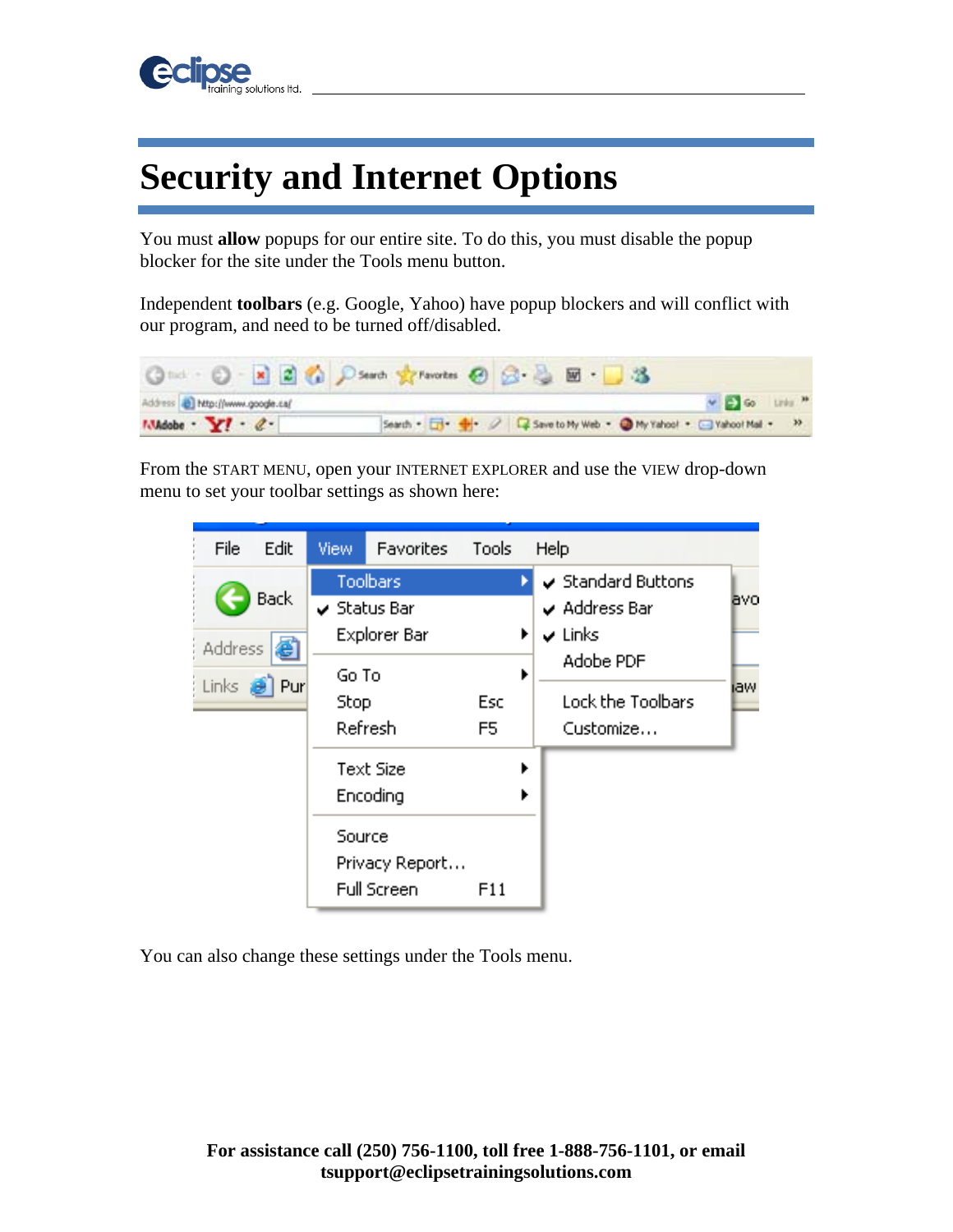

In **Internet Explorer 10**, you will need to run our system in Compatibility Mode. You can set this two different ways.

You can click on the icon in the address bar to turn on the Compatibility mode,



or in the Tools menu, you can turn on the compatibility mode.



Some security programs (e.g. Norton Internet Security) and download managers may also have to be disabled to allow our programs to function properly. This can be done by right-clicking on the program icon (in the taskbar at the bottom right of your screen) and selecting QUIT or DISABLE.